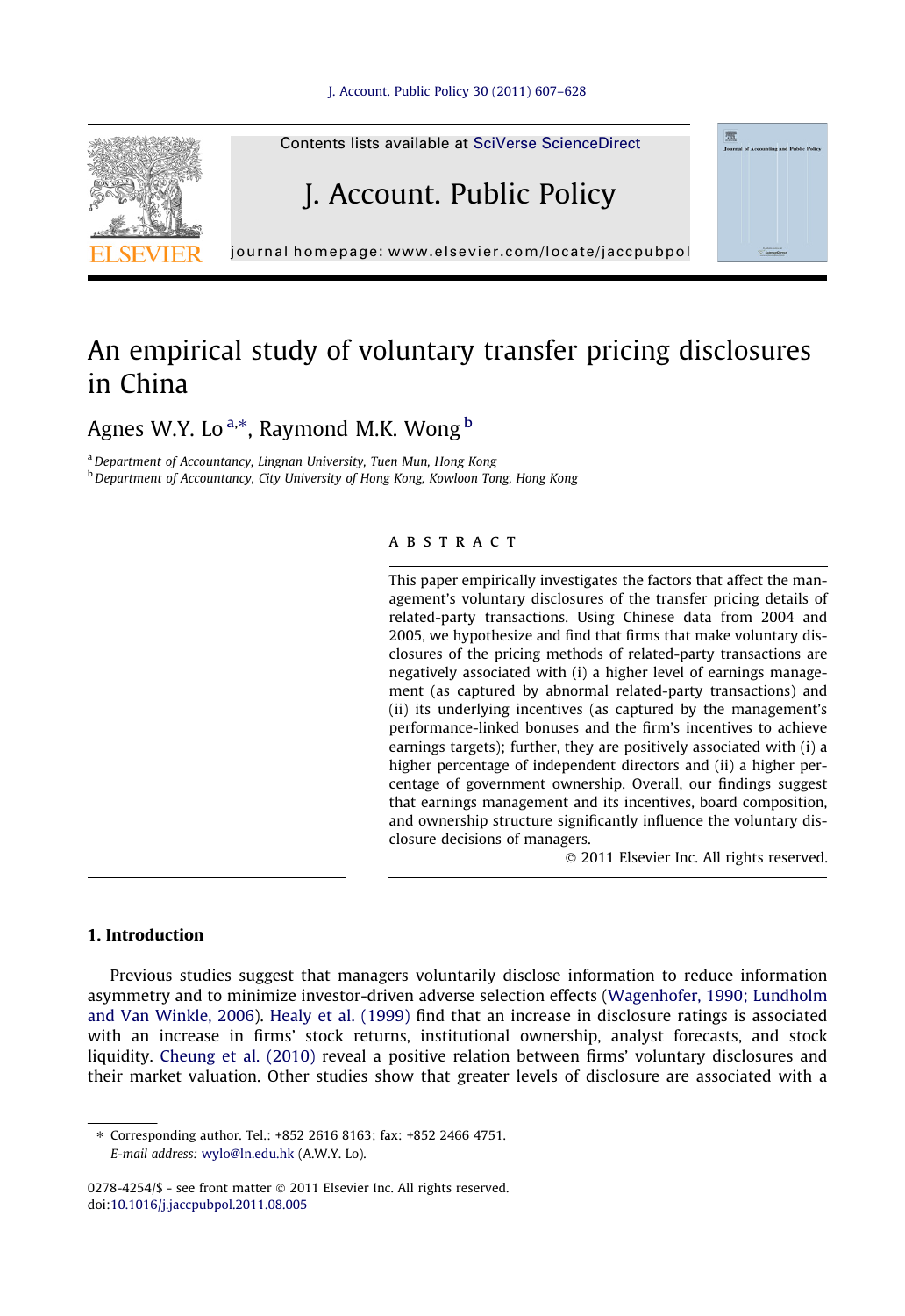lower cost of equity and debt capital [\(Botosan, 1997; Sengupta, 1998; Richardson and Welker,](#page--1-0) [2001; Francis et al., 2005](#page--1-0)). Despite these many benefits, in practice, managers may elect to not voluntarily disclose information because of the costs of disclosure [\(Verrecchia, 1983; Graham](#page--1-0) [et al., 2005; Suijs, 2005](#page--1-0)).<sup>1</sup> Therefore, the identification of factors that affect the voluntary disclosure decision is an important research topic that has implications for policy-makers, auditors, investors, and other stakeholders.

Voluntary disclosures examined by other studies include management earnings forecasts [\(Nagar](#page--1-0) [et al., 2003; Ajinkya et al., 2005; Karamanou and Vafeas, 2005\)](#page--1-0), personnel announcements ([Miller,](#page--1-0) [2002\)](#page--1-0), and environmental disclosures [\(De Villiers and Van Staden, 2006; Clarkson et al., 2008\)](#page--1-0), among others. One neglected area of research concerns the disclosure of related-party transactions. Previous studies provide empirical evidence that related-party transactions are widely used to shift income and manage earnings for financial reporting and tax purposes ([Harris, 1993; Jacob, 1996; Wang et al.,](#page--1-0) [2008; Aharony et al., 2010; Jian and Wong, 2010; Lo et al., 2010a,b](#page--1-0)). However, to the best of our knowledge, no preceding study has empirically examined the economic determinants of related-party transaction disclosures. We contribute to the current literature by examining the voluntary disclosure of transfer pricing methods used for related-party transactions in China.

The Accounting Standard for Business Enterprises ([MOF, 1997](#page--1-0)) specifies that Chinese-listed companies are mandated to disclose various details of their related enterprises as well as the types and amounts of all their related-party transactions in the notes to financial statements. However, it does not explicitly require listed companies to disclose the transfer pricing policies and methods of their related-party transactions. Therefore, the disclosure of transfer pricing methods is a voluntary management decision in China; managers can choose to disclose or not disclose transfer pricing methods in the notes to financial statements.<sup>2</sup> This offers us an excellent setting to investigate managers' decisions on transfer pricing disclosures.

In particular, we aim to examine whether the voluntary disclosure of transfer pricing policies is associated with earnings management incentives and governance structure. We argue that independent directors and institutional shareholders can help to monitor the management's decisions and lead to more voluntary disclosures of transfer pricing methods. Conversely, management is less likely to voluntarily disclose transfer pricing information if it manages earnings by manipulating transfer prices of related-party transactions and anticipates negative consequences (costs) of disclosing such information to stakeholders. The findings support our hypotheses and suggest that firms with a higher percentage of independent directors are more likely to voluntarily disclose the pricing details of their related-party transactions. Moreover, we find that firms with a higher percentage of government ownership are more likely to voluntarily disclose transfer pricing methods. This finding is consistent with the view that government-owned companies are more likely to make voluntary disclosures to reduce adverse selection problems. However, we find no significant association between institutional ownership and voluntarily disclosures of transfer pricing methods. Regarding the earnings management incentives, we find that firms with a higher level of earnings management resulting from related-party transactions (measured by abnormal related-party transactions) are less likely to voluntarily disclose transfer pricing methods. Our empirical results further suggest that managers who boost earnings to increase their bonuses or to meet earnings thresholds are less likely to engage in voluntary disclosures of transfer pricing methods. These results are robust in controlling for the type of goods being traded, tax effects, audit quality, and various firm characteristics (e.g., profitability, leverage, volume of related-party sales, capital needs, size, and growth) as well as the industry and year effects.

In addition to investigating voluntary disclosure decisions, we conduct supplementary analyses to test the firms that are more likely to be disciplined by the Shanghai Stock Exchange or the China Securities Regulatory Commission (CSRC) for noncompliance with applicable mandatory disclosure

<sup>1</sup> As [Suijs \(2005\)](#page--1-0) argues, the existence of mandatory disclosure regulations suggests that firms are sometimes motivated to withhold private information from the public.

 $<sup>2</sup>$  Our sample includes firms that choose to disclose their transfer pricing methods (about 68% of observations) as well as firms</sup> that choose not to disclose them (about 32% of observations).